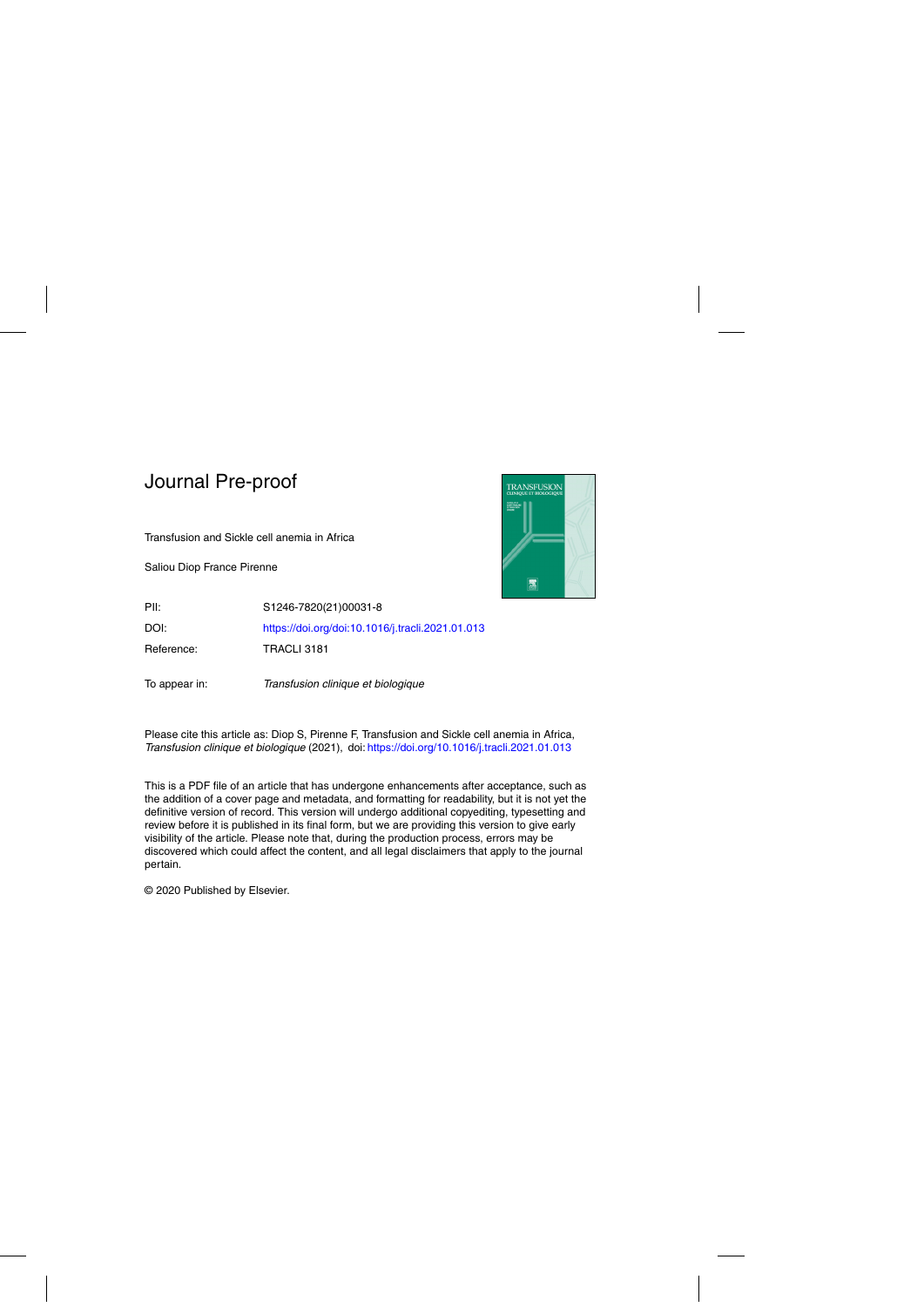### **Transfusion and Sickle cell anemia in Africa**

### **Saliou Diop<sup>1</sup> , France Pirenne<sup>2</sup>**

- 1- Service d'Hématologie Université Cheikh Anta Diop, Centre National de Transfusion sanguine BP 5002 Dakar, Sénégal
- 2- Université Paris Est Créteil, INSERM U955, Etablissement Français du Sang, 94000, Créteil, France

Corresponding author : Saliou Diop, email: [saliou.diop@ucad.edu.sn](mailto:saliou.diop@ucad.edu.sn)

#### **Abstract:**

Example 1<br>
1 anemia (SCA) is the commonest life-threatening genetic disorder in the<br>
1 y in sub-Saharan Africa. It has been estimated that between 50-90% of<br>
1 Africa before the age of 5, corresponding to a number of 150,0 Sickle cell anemia (SCA) is the commonest life-threatening genetic disorder in tropical regions, particularly in sub-Saharan Africa. It has been estimated that between 50-90% of SCA children will die in Africa before the age of 5, corresponding to a number of 150,000-300,000 annual SCA child deaths, which represents 5-10 % of total child mortality. Transfusion support remains an essential component in the management of patients with SCA and has made a significant contribution to improving patient morbidity and mortality. In Africa where the majority of patients with SCA reside, many blood transfusion challenges remains, including shortage of blood supplies, risks related to infectious and immunologic potential side effects and limitation on the diagnosis and management of post-transfusion iron overload. The proportion of transfused SCA patients varies from different studies, between 30% and 90%. This variation can be related to environmental factors, disease genetic factors and other factors including the low availability of blood, difficulties in accessing to health care and inadequacies of the transfusion system. Because blood transfusion therapy is an integral component of the management of SCA, improved efforts and strategies to overcome these challenges and optimize blood transfusion practices are needed in African countries.

Key words: Sickle cell anemia –blood transfusion- alloimmunization- Africa

La drépanocytose est certainement la maladie génétique responsable d'une plus grande mortalité dans les pays tropicaux, en particulier en Afrique subsaharienne. On estime qu'entre 50 et 90 % des enfants atteints de drépanocytose mourront en Afrique avant l'âge de 5 ans, ce qui correspond entre 150 000 et 300 000 décès annuels d'enfants atteints, représentant 5 à 10 % de la mortalité infantile totale. Le support transfusionnel demeure un élément essentiel dans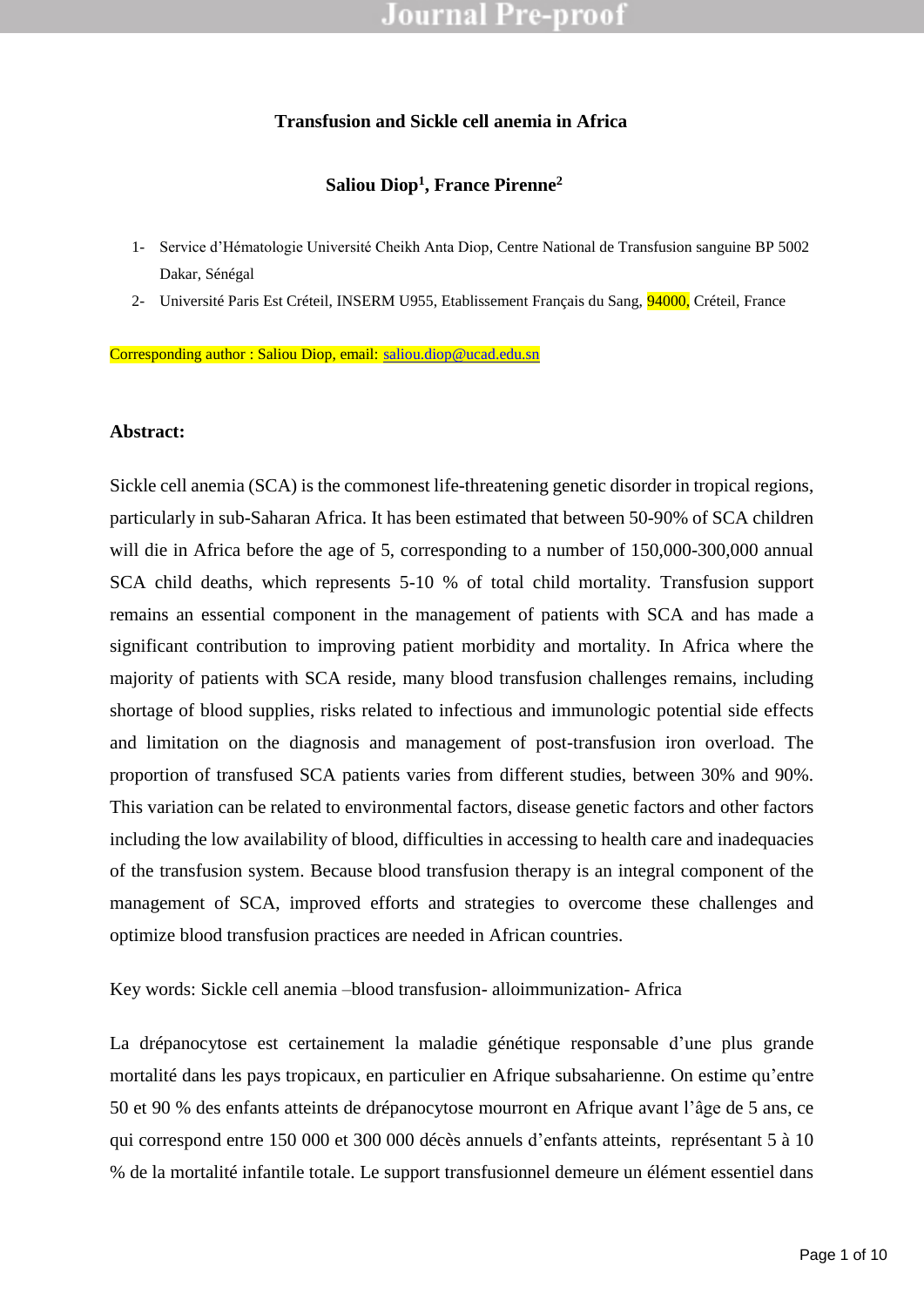la prise en charge des patients et a apporté une contribution significative à l'amélioration de la morbidité et de la mortalité des drépanocytaires. En Afrique, où résident la majorité des patients atteints de drépanocytose, de nombreux défis liés à la pratique transfusionnelle demeurent, notamment la pénurie d'approvisionnement en sang, les risques liés aux effets secondaires infectieux et immunologiques potentiels et la limitation du diagnostic et de la prise en charge de la surcharge en fer après transfusion. La proportion de patients drépanocytaires transfusés varie de 30% à 90% selon les différentes études. Cette variation peut être liée à des facteurs environnementaux, des facteurs génétiques de la maladie, des facteurs génétiques de la maladie mais aussi à d'autres facteurs, notamment la faible disponibilité du sang, les difficultés d'accès aux soins de santé et les insuffisances du système transfusionnel. Étant donné que le traitement transfusionnel fait partie intégrante de la prise en charge de la drépanocytose, des efforts et des stratégies améliorés pour surmonter ces défis et optimiser la pratique transfusionnelle sont nécessaires afin de contribuer à l'amélioration de la morbidité et de la mortalité de cette maladie en Afrique subsaharienne.

Mots clés : Drépanocytose – Transfusion sanguine – allo immunisation - Afrique

#### **Introduction**

de santé et les insuffisances du système transfusionnel. Étant donné que la dit partie intégrante de la prise en charge de la drépanocytose, de améliorés pour surmonter ces défis et optimiser la pratique transfusion sangui Sickle cell anemia (SCA) is an inherited blood disorder caused by mutations in the β-globin gene that lead to the production of abnormal forms of the hemoglobin β-subunit. It is the commonest life-threatening genetic disorder in tropical regions, particularly in sub-Saharan Africa, but also in India, the Mediterranean basin and the Middle East [1,2]. Sickle cell disease is also present in the United States among African Americans and in Europe due to migration of substantial populations from high prevalence areas during these last 50 years [3].

Transfusion support remains an essential component in the management of patients with SCA and has made a significant contribution to improving patient morbidity and mortality [4].

Red cell transfusions are used in the acute and chronic management of many complications related to SCA. In patients with SCA, transfusion of normal RBCs is intended to correct the oxygen-carrying capacity, diluting circulating sickle RBCs, and suppress their endogenous production, reducing the proportion of sickle hemoglobin (HbS) concentration, with subsequent improvement in blood viscosity and microcirculatory perfusion [5].

In Africa where the majority of patients with SCA reside, many blood transfusion challenges remains, including shortage of blood supplies and the risks related to infectious and immunologic potential side effects [6]. In this review, we will discuss the burden of SCA in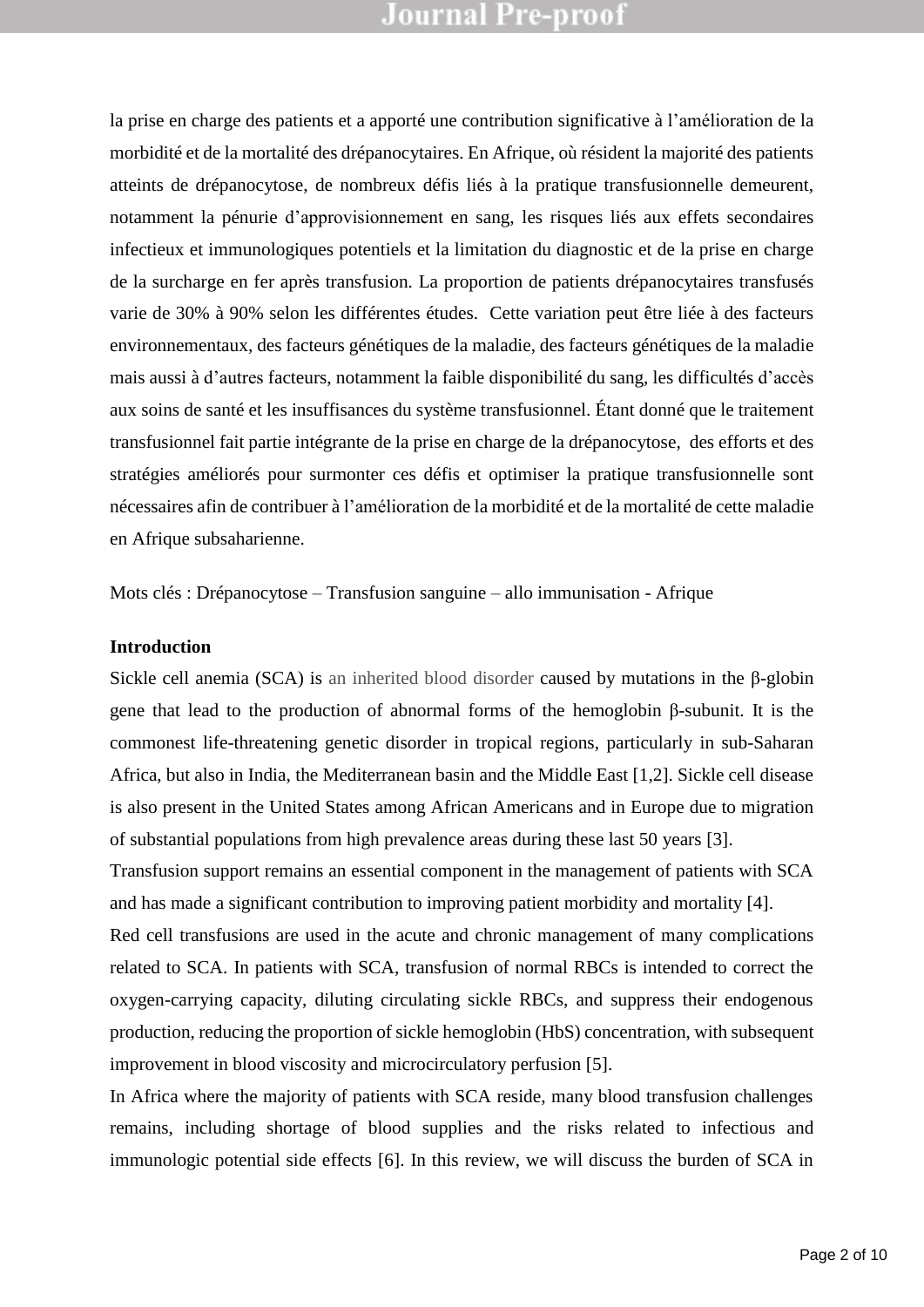Africa, the current practice of blood transfusion for the management of SCA. We will also highlight the current transfusion challenges and the different perspectives and strategies for improvement in this region.

#### **The Burden of Sickle cell anemia in Africa**

An estimated 300,000–400,000 babies with SCA are born every year, about 75% of them across a geographical band in Africa within the sicklemic belt of Lehmann, stretching from Senegal to Madagascar, mirroring the continent's malaria endemicity [7]. The prevalence of HbS trait is 5-20% in West Africa and reaches up to 40% in Central Africa with over 1% of all newborns having SCA [8].

It has been estimated that between 50-90% of SCA children will die in Africa before the age of 5, corresponding to a number of 150,000-300,000 annual SCA child deaths, which represents 5-10 % of total child mortality in Africa [2, 9].

Advances in the management of the disease in children, as well as the observed epidemiological transition, have resulted in a higher number of adult patients with sickle cell disease who require expensive, specialized care related to chronic complications of the disease like stroke, bone necrosis, renal failure, heart, pulmonary and other organ diseases.

In West Africa and reaches up to 40% in Central Africa with over 1% of<br>
2A [8].<br>
In estimated that between 50-90% of SCA children will die in Africa bo<br>
bonding to a number of 150,000-300,000 annual SCA child deaths, w<br>
f Despite this rather bleak picture, it must be recognized that significant progress has been made in recent years to enable earlier diagnosis of the disease and better management. These include better political engagement following strong advocacy from civil society, the implementation of pilot neonatal screening programs in several African countries [10, 11], the introduction of preventive measures to reduce deaths before the age of 5, a quarter of which is due to infections, a greater availability of specialized Sickle cell disease comprehensive care centers and better trained staff. Furthermore, availability of an electricity-free bedside point of care device requiring only 1 to 5 µL of blood from a fingerstick and with high sensitivity and specificity, allow easier diagnosis especially in newborns [12, 13].

#### **Current transfusion practice in SCA in Africa**

Blood transfusion is an essential component in the care of patients with sickle cell disease (SCD), but it might be associated with serious acute and delayed complications.

Intermittent RBC transfusion is indicated for episodes of acute anemia occurring with splenic sequestration, transient aplastic crisis, hyperhemolytic crisis, and other acute complications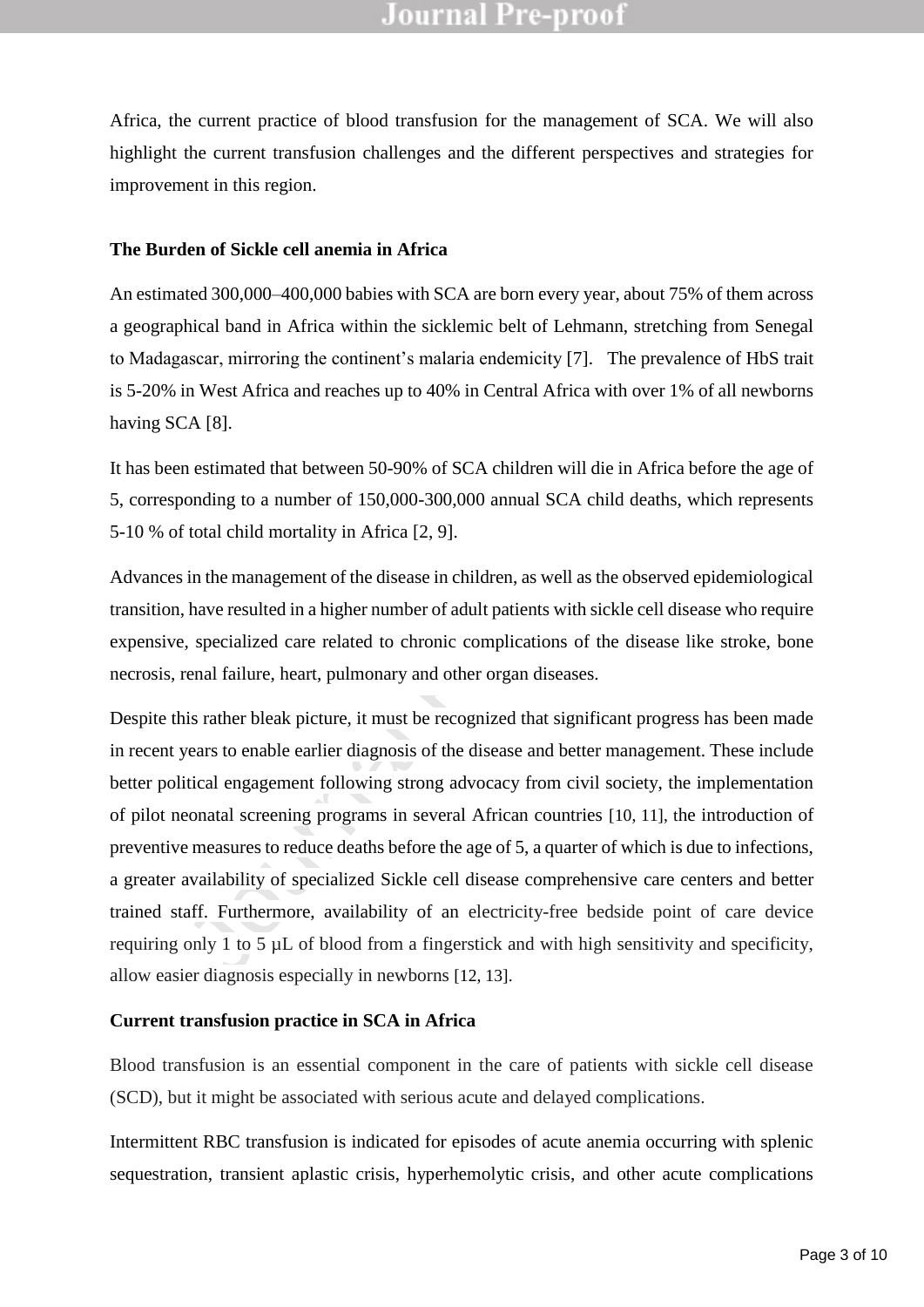such as acute chest syndrome (ACS), acute stroke, acute sickle hepatopathy, multisystem organ failure, and perioperative management [14]. Chronic transfusion is indicated for the primary and secondary prevention of stroke, recurrent splenic sequestration, recurrent ACS, and frequent refractory painful crises that do not response to hydroxyurea therapy [15].

Blood transfusion can be administered by a simple or exchange transfusion. Simple transfusion is more frequently used for acute transfusion, as it is more convenient and easier to administer, while exchange transfusion (automated or manual) is used in case of higher pretransfusion hemoglobin, at risk of hypervolemia, and in clinical conditions requiring rapid reduction in the proportion of HbS and hyperviscosity [16],

n of HbS and hyperviscosity [16],<br>the proportion of transfused SCA patients varies from different studies<br>[17, 18]. It must be said that this variation can of course be related to<br>d disease genetic factors (haplotype, Hb F In Africa, the proportion of transfused SCA patients varies from different studies, between 30% and 90% [17, 18]. It must be said that this variation can of course be related to environmental factors and disease genetic factors (haplotype, Hb F levels etc.) Other factors include the low availability of blood, difficulties in accessing to health care as patients often have to pay out of pocket for this, and the inadequacies of the transfusion system.

While in Europe and the USA the main indications of transfusion in sickle cell patients are represented by chronic transfusion program, especially in the context of cerebral vasculopathy, blood transfusion is mainly used for acute anemic complications in Africa, especially in children who suffer from infections such as malaria, splenic sequestration or acute hemolysis.

Simple transfusion is the most commonly used modality, although there are some experiences reporting practice of red cell exchange transfusion [19, 20], using manual technology because of limited availability of apheresis machines.

#### **Challenges with transfusion in SCA in Africa**

Inadequate blood supply is one of the biggest challenges when dealing with transfusion in SCA in Africa. In a study from Nigeria [21], 78% of hospitals declared they were unable to transfuse patients regularly due to blood scarcity and packed red blood cells were available in only 45%. In the 2016 WHO report on blood safety and availability [22], the 46 countries in the WHO African Region collected for only about 4% of global donations, though these countries are home to around 13% of the global population; the proportion of voluntary non-remunerated donations was only 67%, and the percentage for processing blood into components was 69 % in the African Region.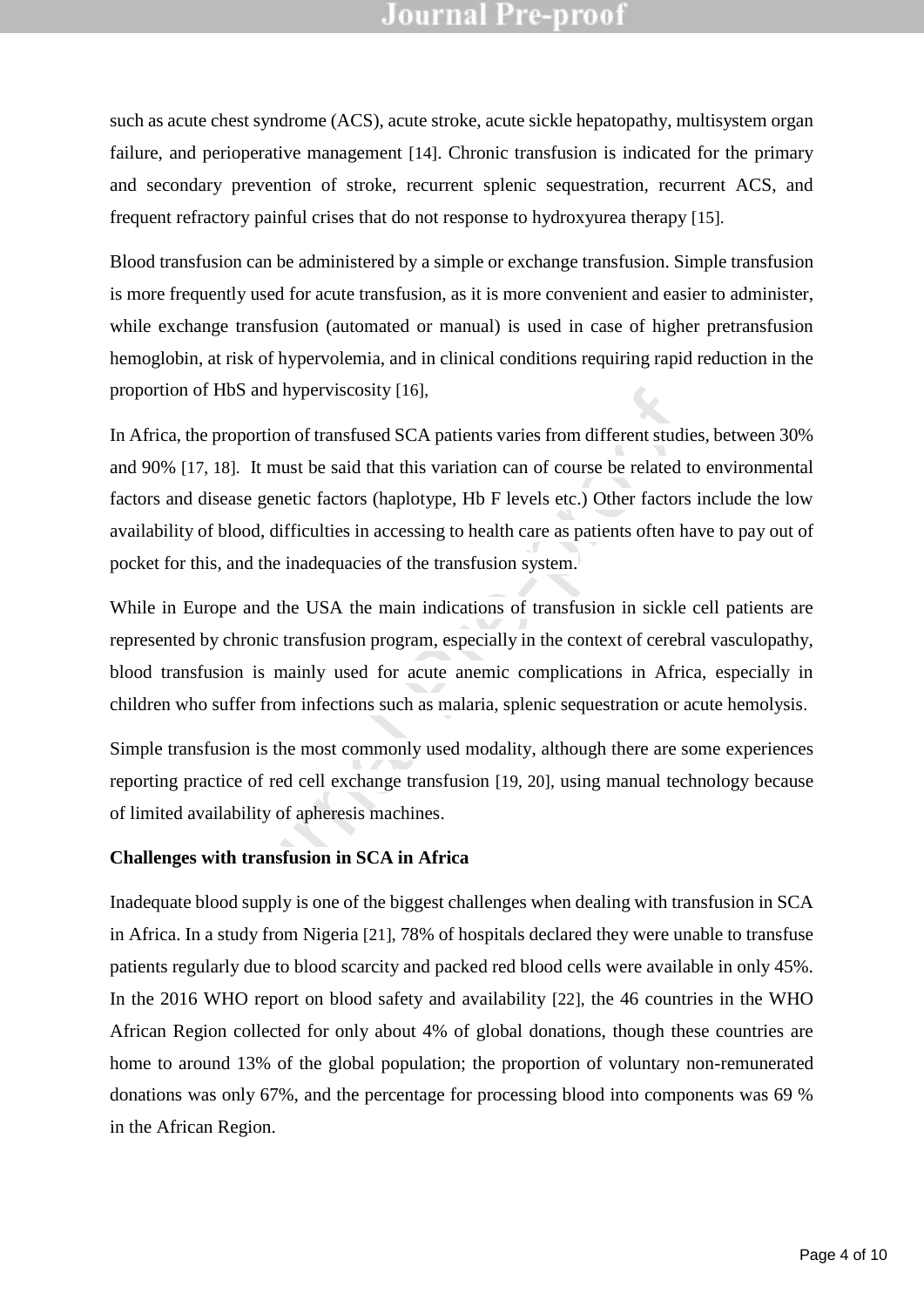Increased risk of transfusion transmitted infections (TTI) is a limiting factor as the prevalence of TTI is high in the general population, and safety measures as leukodepletion of cellular products, and infectious disease screening taken to reduce the residual risk of transmission are not always the most effective [23].

Individuals with sickle cell anemia are at high risk of developing complications of blood transfusions, including iron overload, auto- and alloimmunization to red cell and human leukocyte antigens, delayed hemolytic transfusion reactions, and hyper-hemolysis.

The prevalence of allo immunization in transfused SCA patients varies from 4 to 30 % in Africa [24]. Extended phenotypic matching beyond antigens of the Rh and Kell blood group systems, using either serologic or molecular methods, is a strategy to prevent alloimmunization [25] and these techniques are not routinely performed in Africa.

ended phenotypic matching beyond antigens of the Rh and Kell blood<br>per serologic or molecular methods, is a strategy to prevent alloimmuni<br>miques are not routinely performed in Africa.<br>Jood transfusion has a high risk of i Chronic blood transfusion has a high risk of iron overload, although organ damage associated with this overload is less common than in thalassemia and in genetic hemochromatosis [26]. However, management of post-transfusion iron overload is very limited in Africa, due to the lack of the biologic and radiological tools to accurately diagnose this overload, and the high cost of its treatment

In summary, because blood transfusion therapy is an integral component of the management of SCA, improved efforts and strategies to overcome these challenges and optimize blood transfusion practices are needed in African countries.

#### **Perspectives and strategies to improve transfusion in SCA in Africa**

In general, transfusion safety with regard to transfusion-transmitted infections (TTI) must be optimized in Africa, but this subject does not specifically concern sickle cell disease, except that these patients are more frequently transfused than the general population, and therefore more often exposed to TTI. Améliorer la disponibilité du sang en se basant sur une bonne politique de promotion du don de sang volontaire et bénévole permettra de réduire la dépendance au don de sang familial. Pour cela, des ressources additionnelles devraient être allouées au secteur de la transfusion sanguine en Afrique. Improving blood availability based on a good policy to promote voluntary and no remunerated blood donation will reduce dependence on family blood donation. For this purpose, additional resources should be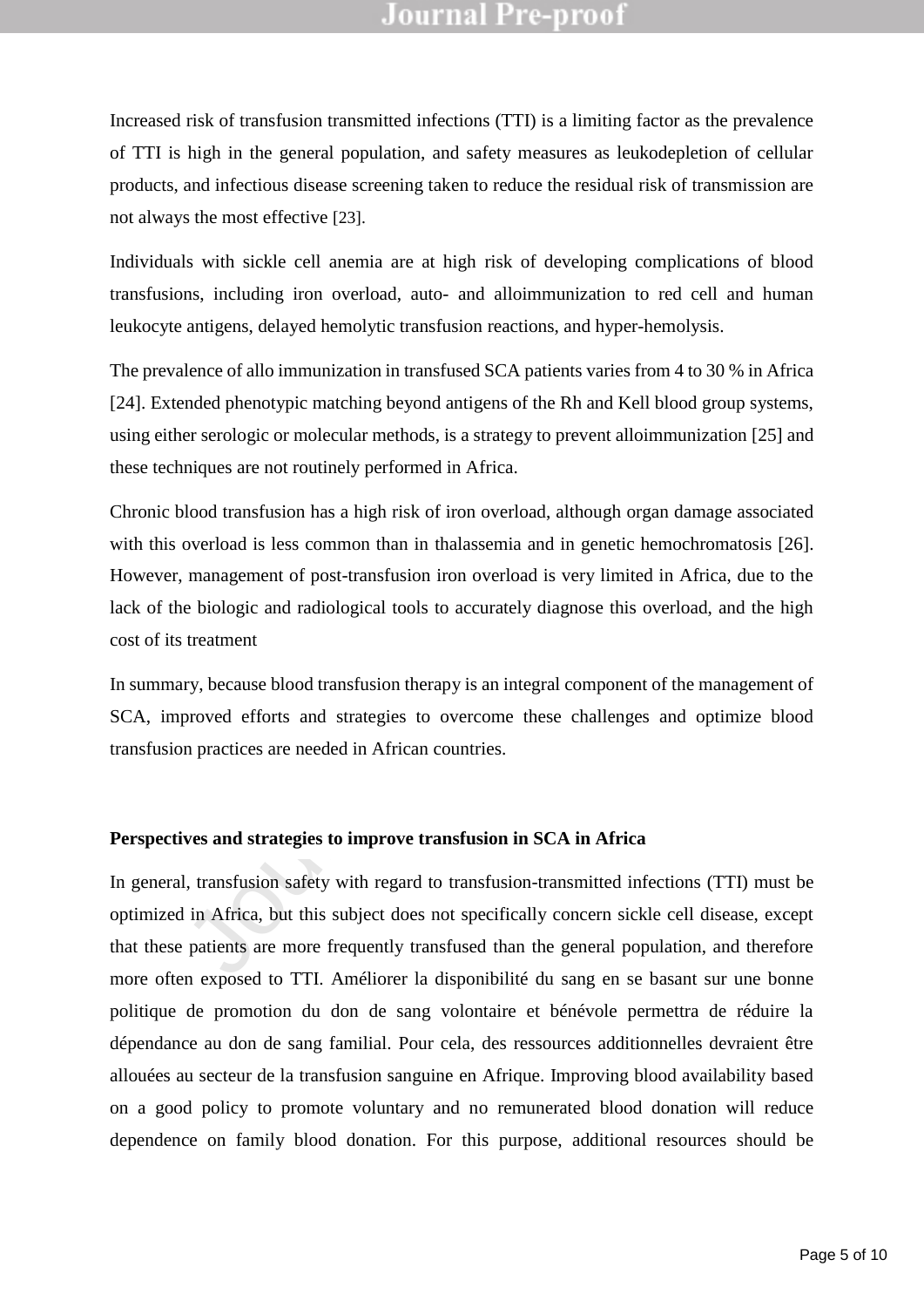allocated to the blood transfusion sector in Africa. However, several indicators have improved in Francophone Africa Blood Services during the last past years. [27]

icule chest syndrome, vaso occlusive crisis), the absence of leukore<br>as whole blood is the major blood product used, and limited compatibil<br>[28] In a meta-analysis, antibodies of the Rhesus system represe<br>s found. [24] How What is much more specific to sickle cell anemia is the risk of post transfusion alloimmunization, and the associated post transfusion hemolysis. Alloimmunization persists at a high level, despite a potential better phenocompatibility between patients and donors of the same origin decreasing the polymorphism between them, especially for the FY, JK and MNS blood groups.[24] The main causes are most likely the inflammation which promotes alloimmunization and which is associated with the acute transfusion indications for sickle cell disease (acute chest syndrome, vaso occlusive crisis), the absence of leukoreduction of the products, as whole blood is the major blood product used, and limited compatibility to the ABO-D group. [28] In a meta-analysis, antibodies of the Rhesus system represent 47% of the antibodies found. [24] However, there are no studies giving the incidence rates of the poor yields or of post-transfusion hemolysis associated with alloimmunization. In order to develop strategies to improve transfusion safety in Sub Saharan Africa, taking into account the limited resources in terms of equipment and reagents, the first step would be to evaluate the real burden of the consequences of allo immunization. As a general rule, in Sub Saharan Africa, the screening test and / or the serological cross-match are only carried out in patients who have a poor transfusion performance. The best approach would be at least to match patients for RH and K, perform a screening test or a serological cross match prior all transfusion in SCD patients.

Then, altogether, a first step would be to develop studies looking precisely to the hemolytic transfusions' reactions and poor yields, in SCA patients in Sub Saharan Africa, and then, adapt the transfusion protocols to the epidemiology of these reactions, and increase the accessibility to the adapted reagents and equipment.

A few collaborative frameworks are emerging [29] and we hope that these issues can also be included in the research themes.

Efforts will also need to be made to make iron chelators more accessible, to enable chronic transfusion programs to be implemented by reducing the risk of iron overload.

Conclusion: Sickle cell anemia patients are very often transfused and the risks associated with blood transfusion are multiplied in these patients. Improving the transfusion system will reduce morbidity and mortality among these patients with a positive impact on reducing the disease burden in Africa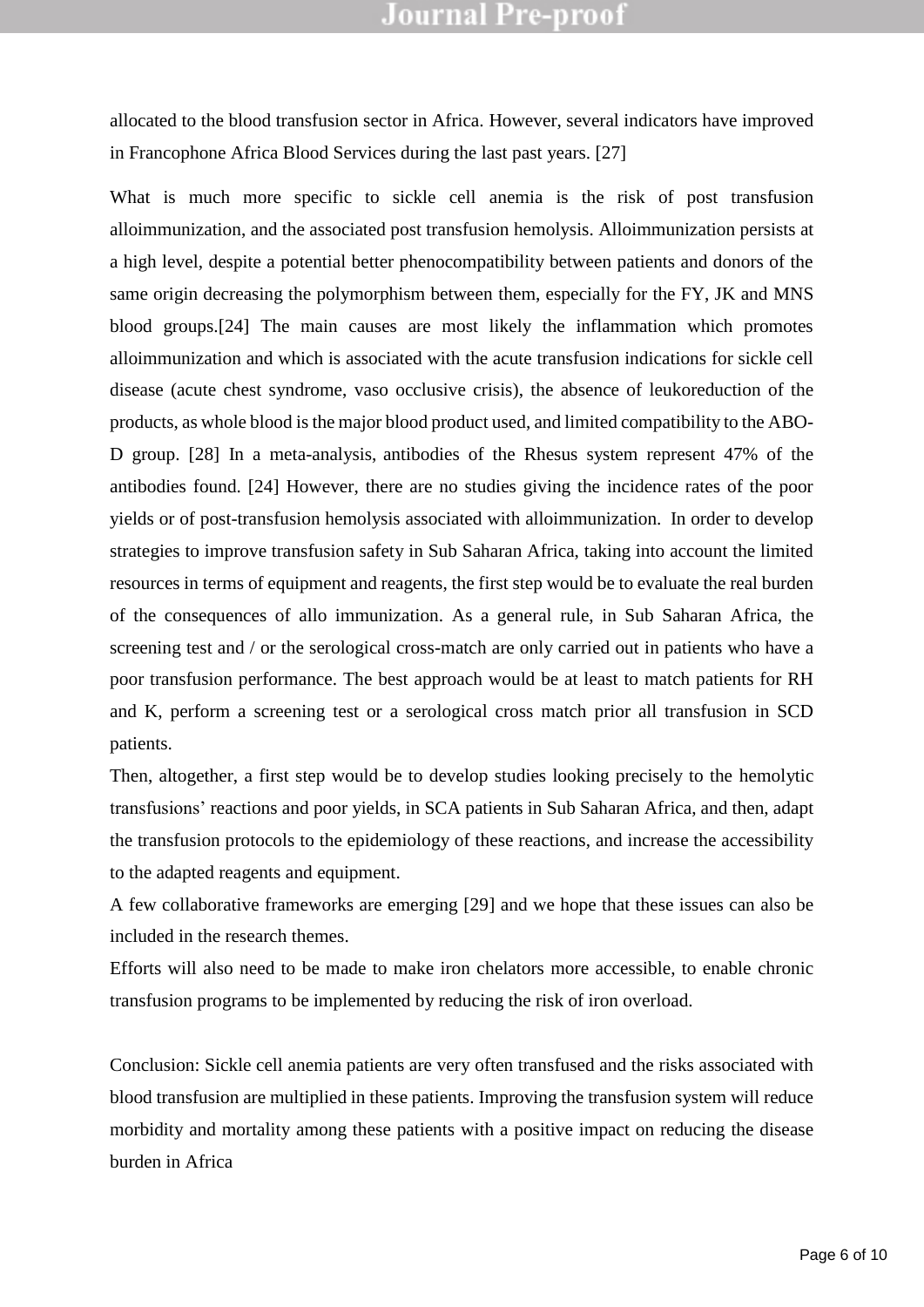#### **References**

1. Kato GJ, Piel FB, Reid CD, Gaston MH, Ohene-Frempong K, et al. Sickle cell disease. Nat Rev Dis Primers. 2018 Mar 15;4:18010. doi: 10.1038/nrdp.2018.10. PMID: 29542687.

2. Simpson S. Sickle cell disease: a new era. Lancet Haematol. 2019 Aug;6(8):e393-e394. doi: 10.1016/S2352-3026(19)30111-5. Epub 2019 Jun 18. PMID: 31227475.

3. Piel FB, Patil AP, Howes RE, Nyangiri OA, Gething PW, et al. Global distribution of the sickle cell gene and geographical confirmation of the malaria hypothesis. Nat Commun. 2010;1:104.

4. Davis B. A., Allard S., Qureshi A., et al. Guidelines on red cell transfusion in sickle cell disease part II: indications for transfusion. *British Journal of Haematology*. 2017;176(2):192– 209.

5. Sharma D, Ogbenna AA, Kassim A, Andrews J. Transfusion support in patients with Sickle Cell Disease. Seminars in Hematology, 2020; 57; 39-50

6. Barro L, Drew VJ, Poda GG, Tagny CT, El-Ekiaby M, et al. Blood transfusion in sub-Saharan Africa: understanding the missing gap and responding to present and future challenges. Vox Sang. 2018 ;113(8):726-736.

2010;1:104.<br>
3. A., Allard S., Qureshi A., et al. Guidelines on red cell transfusion in<br>
1. 2010;1:104.<br>
3. A., Allard S., Qureshi A., et al. Guidelines on red cell transfusion in<br>
1. II: indications for transfusion. *Brit* 7. Piel FB, Patil AP, Howes RE, Nyangiri OA, Gething PW, et al. Global epidemiology of sickle haemoglobin in neonates: a contemporary geostatistical model-based map and population estimates. Lancet. 2013;381:142–151

8. Macharia AW, Mochamah G, Uyoga S, Ndila CM, Nyutu G, et al. The clinical epidemiology of sickle cell anemia In Africa. Am J Hematol. 2018; 93(3):363-370.

9. Piel FB, Hay SI, Gupta S, Weatherall DJ, Williams TN Global burden of sickle cell anaemia in children under five, 2010-2050: modelling based on demographics, excess mortality, and interventions. PLoS Med. 2013; 10(7):e1001484.

10. Allison Streetly Screening infants for sickle cell disease in sub-Saharan Africa: starting the journey to a sustainable model in primary care Lancet Haematol 2020 Jul;7(7):e503-e504.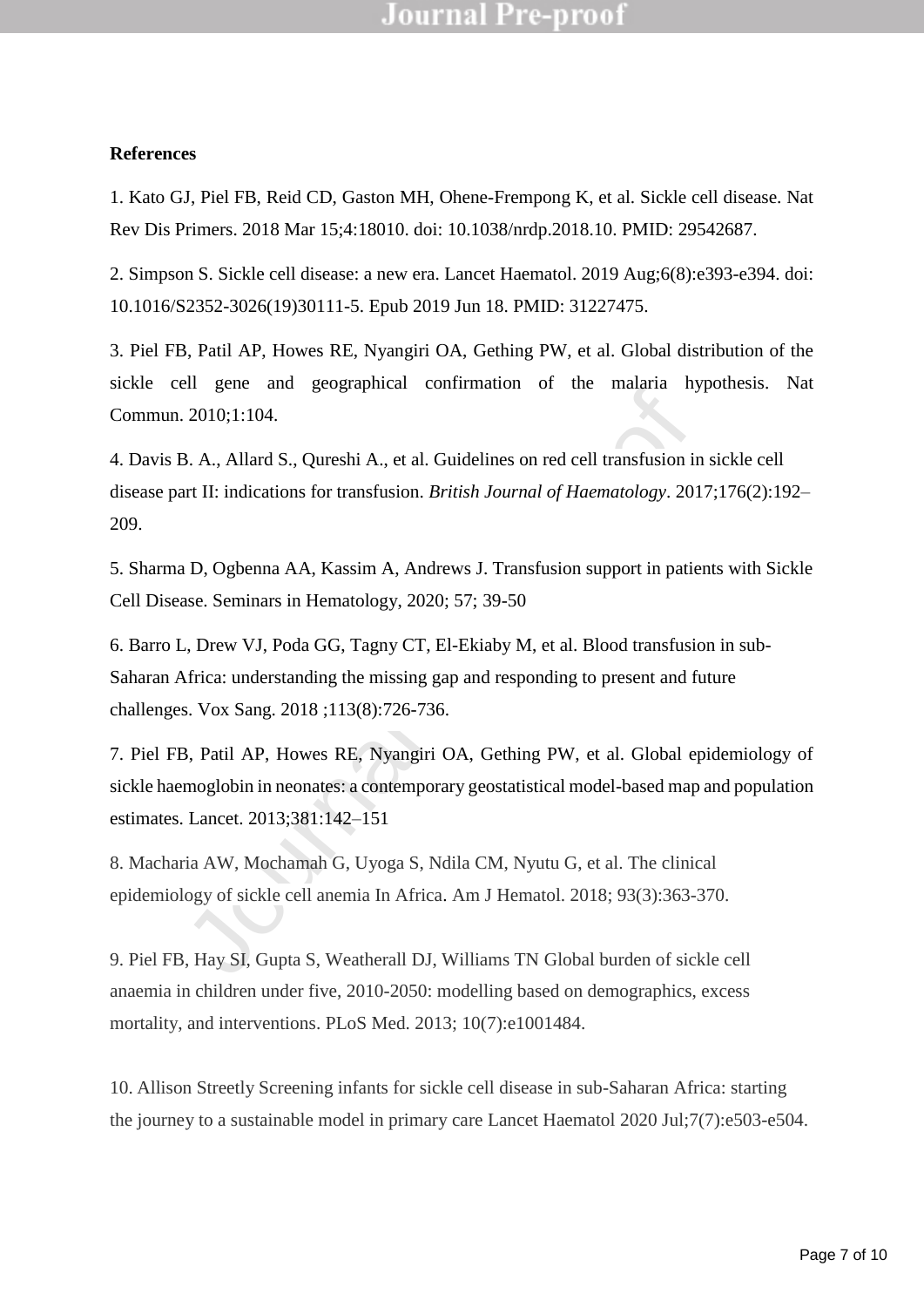11. Diallo AH, Camara G, Lamy JB, Lo M, Diagne I, et al. Towards an Information System for Sickle Cell Neonatal Screening in Senegal. Stud Health Technol Inform, 2019;258:95-99.

12. Nnodu O, Isa H, Nwegbu M, Ohiaeri C, Adegoke S, et al. [HemoTypeSC, a low-cost point](https://pubmed.ncbi.nlm.nih.gov/30773433/)[of-care testing device for sickle cell disease: Promises and challenges.](https://pubmed.ncbi.nlm.nih.gov/30773433/) Blood Cells Mol Dis. 2019;78:22-28

13. Nwegbu MM, Isa HA, Nwankwo BB, Okeke CC, Edet-Offong UJ, et al. [Preliminary](https://pubmed.ncbi.nlm.nih.gov/28617057/)  [Evaluation of a Point-of-Care Testing Device \(SickleSCAN™\) in Screening for Sickle Cell](https://pubmed.ncbi.nlm.nih.gov/28617057/)  [Disease.](https://pubmed.ncbi.nlm.nih.gov/28617057/) Hemoglobin. 2017;41(2):77-82.

14. Stella T. Chou, Mouaz Alsawas, Ross M. Fasano, Joshua J. Field, Jeanne E. Hendrickson, rt al. American Society of Hematology 2020 guidelines for sickle cell disease: transfusion support Blood Adv. 2020 Jan 28; 4(2): 327–355.

15. Fortin PM, Hopewell S, Estcourt LJ. Red blood cell transfusion to treat or prevent complications in sickle cell disease: an overview of Cochrane reviews. Cochrane Database Syst Rev. 2018 Aug 1;8(8):

Hemoglobin. 2017;41(2):77-82.<br>
T. Chou, Mouaz Alsawas, Ross M. Fasano, Joshua J. Field, Jeanne E.<br>
Frican Society of Hematology 2020 guidelines for sickle cell disease: t<br>
Blood Adv. 2020 Jan 28; 4(2): 327–355.<br>
NPM, Hopew 16. Fasano RM, Leong T, Kaushal M, Sagiv E, Luban NL, et al. Effectiveness of red blood cell exchange, partial manual exchange, and simple transfusion concurrently with iron chelation therapy in reducing iron overload in chronically transfused sickle cell anemia patients. Transfusion. 2016;56(7):1707-15

17. Seck M, Tall A, Faye BF, Bah DS, Guéye Y, et al. Evaluation of transfusion practices in sickle cell disease in Senegal: cohort study of 1078 patients with sickle cell disease. Med Sante Trop. 2017 Nov 1;27(4):402-406

18. L M Tshilolo 1, R K Mukendi, S O Wembonyama. Blood transfusion rate in Congolese patients with sickle cell anemia Indian J Pediatr 2007 Aug;74(8):735-8.

19. Faye BF, Sow D, Seck M, Dieng N, Toure SA, et al. Efficacy and Safety of Manual Partial Red Cell Exchange in the Management of Severe Complications of Sickle Cell Disease in a Developing Country. Adv Hematol. 2017;2017:3518402.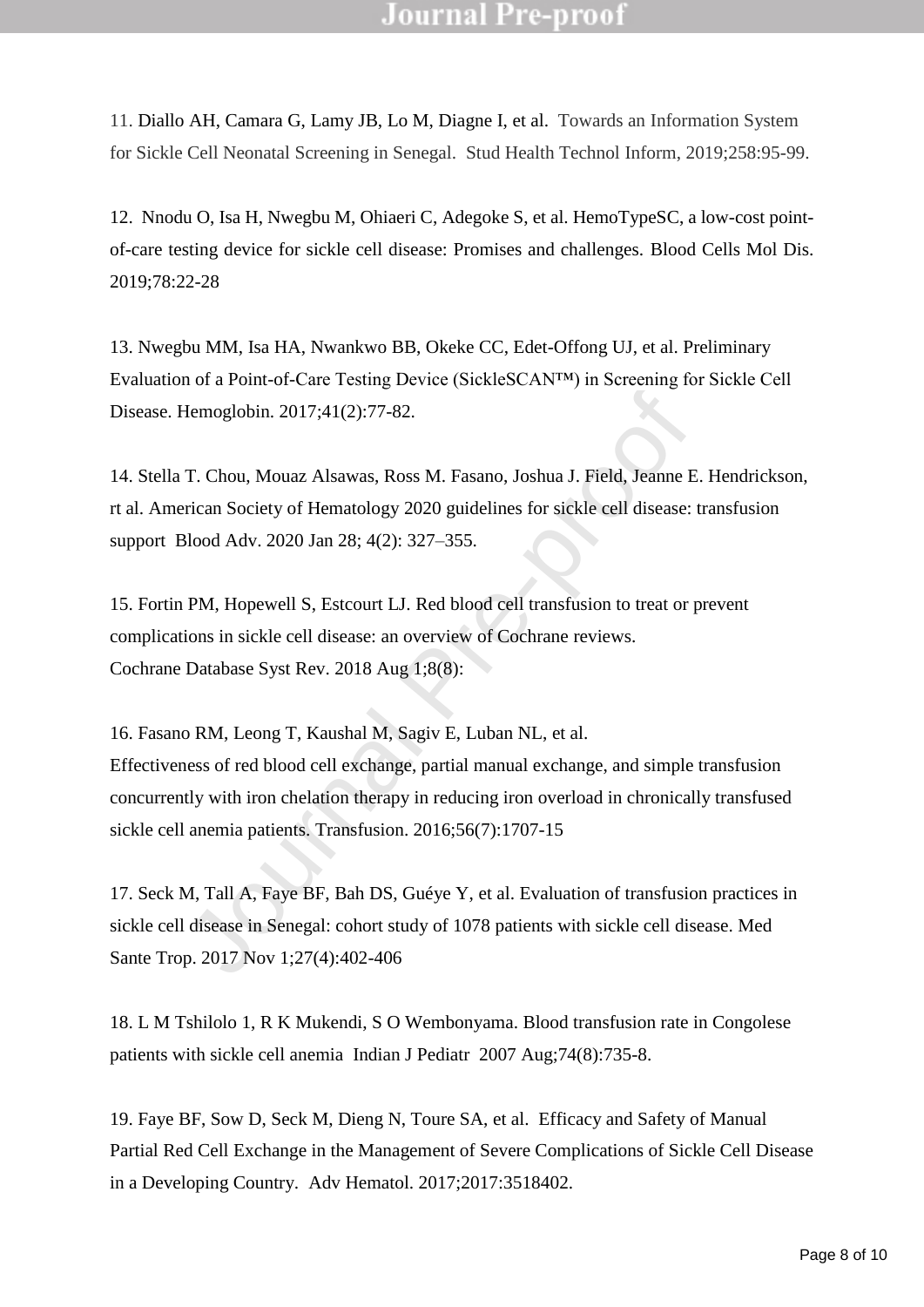20. Boma Muteb P, Kaluila Mamba JFJ, Muhau Pfutila P, Bilo V, Panda Mulefu JD, et al. Effectiveness, safety, and cost of partial exchange transfusions in patients with sickle-cell anemia at a sickle cell disease center in sub-Saharan Africa. Med Sante Trop. 2017 Nov 1;27(4):387-391.

21. Ijeoma N Diaku-Akinwumi 1, Sani B Abubakar 2, Samuel A Adegoke 3, Solomon Adeleke 4, Oyebade Adewoye 5, et al. Blood transfusion services for patients with sickle cell disease in Nigeria Int Health. 2016 Sep;8(5):330-5.

22- World health Organization. Global status report on blood safety and availability 2016. Geneva: WHO ; 2017. Licence: CC BY-NC-SA 3.0 IGO

d health Organization. Global status report on blood safety and availad MHO ; 2017. Licence: CC BY-NC-SA 3.0 IGO<br>re JJ, Dahourouh H, Dokekias AE, Kouao MD, Diarra A, et al. Estima<br>isk of transfusion-transmitted human immun 23. Lefrère JJ, Dahourouh H, Dokekias AE, Kouao MD, Diarra A, et al. Estimate of the residual risk of transfusion-transmitted human immunodeficiency virus infection in sub-Saharan Africa: a multinational collaborative study. Transfusion. 2011;51(3):486-92.

24. Boateng LA, Ngoma AM, Bates I, Schonewille H. Red Blood Cell Alloimmunization in Transfused Patients With Sickle Cell Disease in Sub-Saharan Africa; a Systematic Review and Meta-Analysis. Transfus Med Rev. 2019 Jul;33(3):162-169.

25. France Pirenne, Karina Yazdanbakhsh How I safely transfuse patients with sickle-cell disease and manage delayed hemolytic transfusion reactions Blood. 2018 Jun 21;131(25):2773-2781.

26. Thuret I. Post-transfusional iron overload in the haemoglobinopathies. C R Biol. 2013 Mar;336(3):164-72

27. Tagny C, Laperche S, Murphy E. The Francophone Africa Network or TransfusionMedicine Research. Updated characteristics of Bloo services, donors and blood products in 11 French-Speking African countries. Vox Sanguinis. 2018. 113(7):647-656